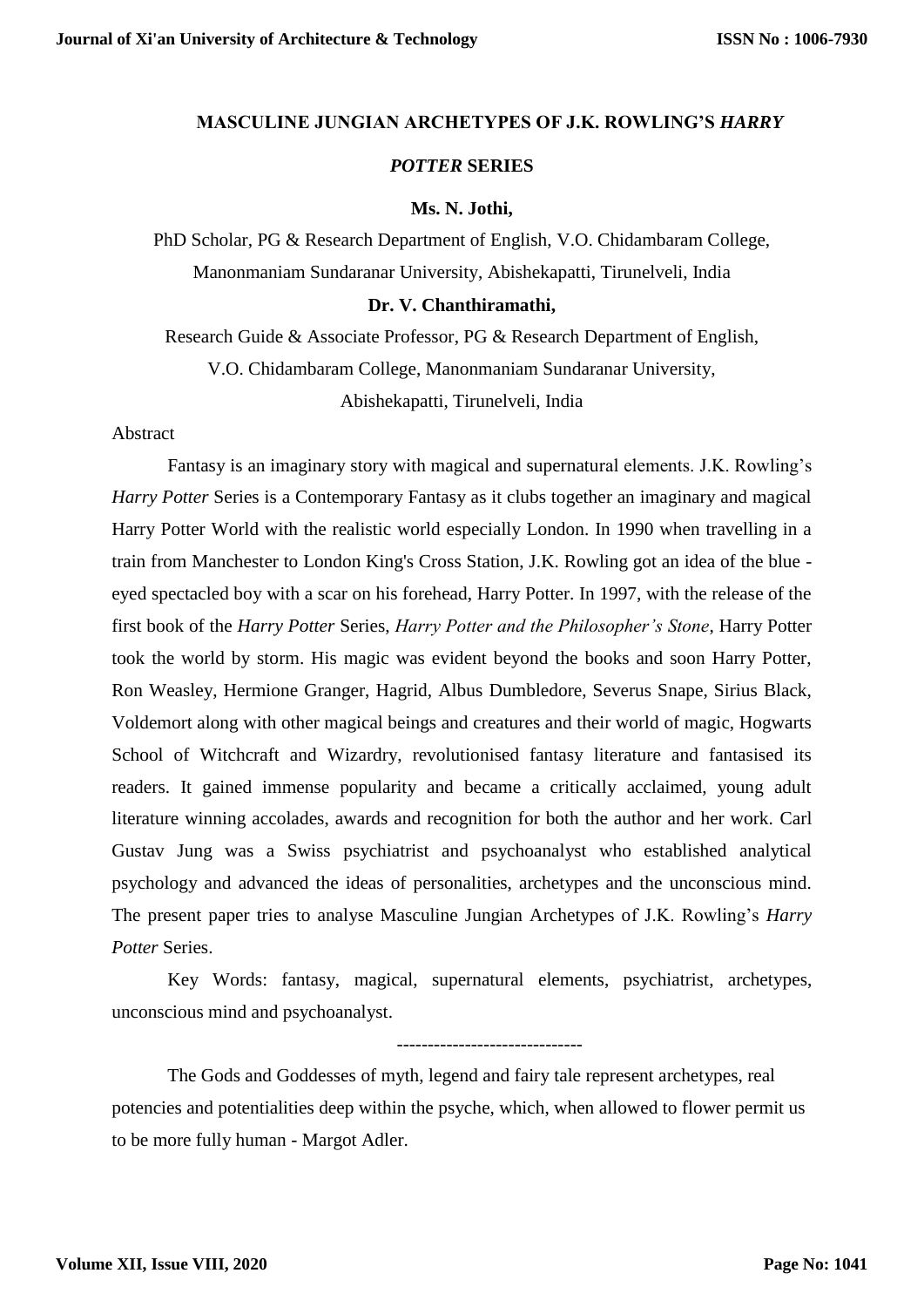Fantasy is an imaginary story with magical and supernatural elements. J.K. Rowling's *Harry Potter* Series is a Contemporary Fantasy as it clubs together an imaginary and magical Harry Potter World with the realistic world especially London. In 1990 when travelling in a train from Manchester to London King's Cross Station, J.K. Rowling got an idea of the blue eyed spectacled boy with a scar on his forehead, Harry Potter. In 1997, with the release of the first book of the *Harry Potter* Series, *Harry Potter and the Philosopher's Stone*, Harry Potter took the world by storm. His magic was evident beyond the books and soon Harry Potter, Ron Weasley, Hermione Granger, Hagrid, Albus Dumbledore, Severus Snape, Sirius Black, Voldemort along with other magical beings and creatures and their world of magic, Hogwarts School of Witchcraft and Wizardry, revolutionised fantasy literature and fantasised its readers. It gained immense popularity and became a critically acclaimed, young adult literature winning accolades, awards and recognition for both the author and her work.

Carl Gustav Jung was a Swiss psychiatrist and psychoanalyst who established analytical psychology and advanced the ideas of personalities, archetypes and the unconscious mind.His ideas though stemming out of psychology has reverberations that reflect beyond psychiatry extending into literature, art and religion.Jung proposed the existence of archetypes in the human mind. Archetypes are patterns of human behaviour that are stored in the collective unconsciousness of the human mind. In Paragraph 254 of Book V of *The Collected Works of C.G. Jung*, Jung describes archetypes as "identical psychic structures common to allwhich together constitute the archaic heritage of humanity". Archetypescombine universal patterns of human personality with the individual ones creating a commonness amongst all human beings across all nations, languages and culture. An archetype is like a coin on whose other side lives the shadow. The shadow is the opposite of the archetype and its coexistence with the archetype within the human mindadds hues to human behaviour, response and character. Based on Greek Mythology, Victoria Lynn Schmidt in her book*45 Master Characters: Mythic Models For Creating Original Characters*  tabulates the masculine archetypes as Apollo - the Businessman and it's shadow the Traitor, Ares - the Protector and it's shadow the Gladiator, Hades - the Recluse and it's shadow the Warlock, Hermes - the Fooland its shadow the Derelict, Dionysus - the Woman's manand it's villain the Seducer, Osiris - the male Messiah and it's shadow the Punisher, Poseidon - the Artist and his shadow the Abuser and Zeus- the King and his shadow the dictator.

This paper titled "Masculine Jungian Archetypes of J.K. Rowling's *Harry Potter*  Series" studies the characters of J.K. Rowling's *Harry Potter* Series through the psychoanalytic lens of Carl Jung's Archetypal Theory. The archetypes are described and then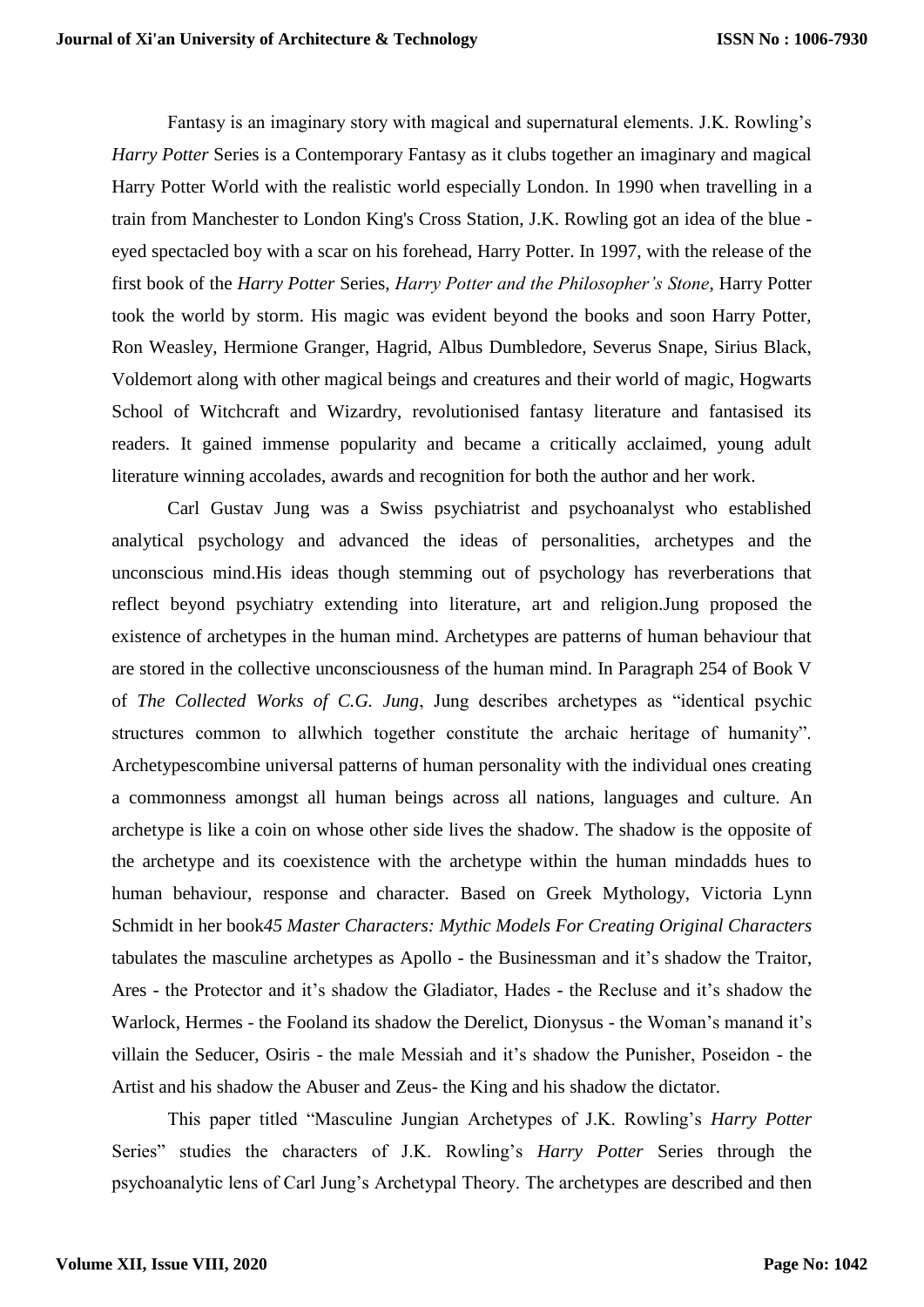the *Harry Potter* characters that exhibit the characteristics of Jungian Masculine Archetypes are briefed in the current study.

The first archetype in study is Apollo -the Businessman and it's shadowthe Traitor. Victoria Lynn Schmidt in *45 Master Characters: Mythic Models For Creating Original Characters* describes the archetype as:

> Underneath the brilliant shining sun, strides the god Apollo along the beach... His logical mind makes him the dispenser of justice, and his strong willpower allows him to accomplish any goal he sets for himself (101).

The Businessman is an archetype who is always concerned about their profession. He is a great team player and a trustworthy employee. He is immersed in his work and avoids family life. He sets his goal and sets high standards for himself. The Businessman's assets are blending in a team, strategic and logical thinking, image conscious, great analyst, passions on his work, trustworthy and loyal. The Businessman's flaws are his obsession with work, inability to expand beyond work environment, arrogant and inflexible. For the villainous side of the Businessman - the traitor, all things revolve around his work. For him, his work is God. He goes to any extent for the success of his work. He's a perfectionist and expects everyone to fall in line with him. When betrayed, the traitor will not settle until he teaches the betrayer a lesson. He always views others as pawns and uses them to accomplish his goal.

Percy Weasley, the brother of Ron Weasley – the best friend of Harry Potter can be quoted as an example of Businessman archetype. Percy is a thorough professional for whom profession comes before his own family. He set his goal as joining a high rank in the Ministry of Magic, Ron himself declares, "Course, he's very ambitious, Percy, he's got it all planned out... he wants to be Minister for Magic (Rowling *Harry Potter and the Chamber of Secrets*  58)" and succeeded in rising up to a high rank in the Ministry of Magic. He was image conscious and for the sake of his profession and ambition, he went to the extent of disassociating himself with his own family. His inability to expand beyond his work environment is evident from the fact that because of the Ministry of Magic not favouring Harry Potter, Percy condemned his family for aiding and befriending Harry Potter. His trustworthiness speaks volumes as he chose the Ministry of Magic over his own family.

The second archetype in study is Ares -the Protector and it's shadowthe Gladiator. Schmidt describes the archetype in the same book as:

> High on the hill overlooking the battlefield, all of the gods watch the war taking place below except for Ares. In full armor, he delightfully joins in the fight. He fights to satiate his lust for blood rather than to win a noble cause.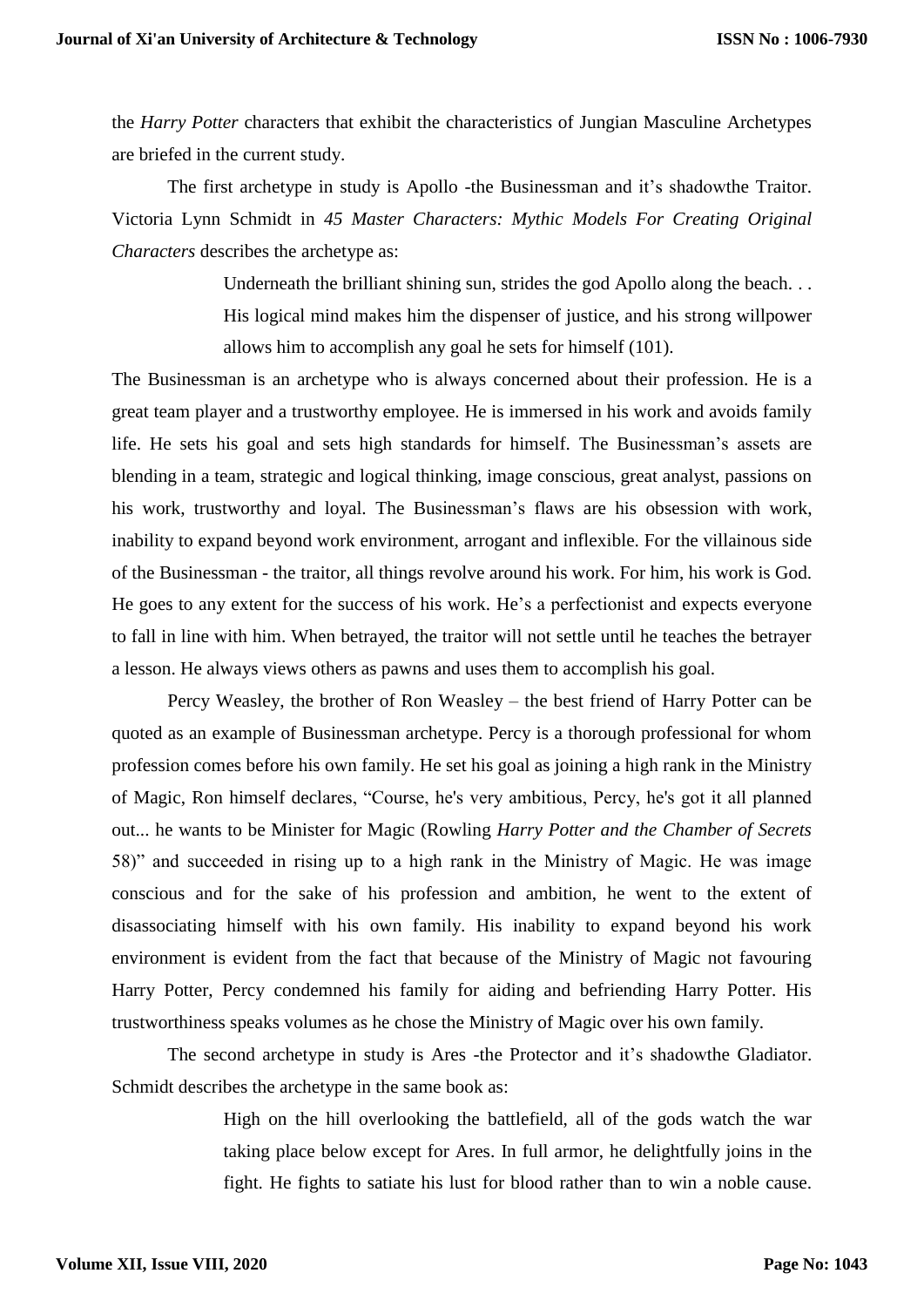Everything physical is joyous to him, and his passion leaves all in his wake breathless. He is known as the protector of the community and of families, but any reason to join in a brawl is a good enough reason for him (110).

The Protector as an archetype is a man who lives to fight. He is protective, loyal, great lover, and is a seeker of risks and adventures. The Protector's assets are his physical strength and calibre, relentless attitude, fight for loved ones and good cause and love for thrills and challenges. The Protector's Flaws are his spontaneity to attack without thinking, merciless demeanour and risky way of living. If the evil side is dominant, then the villainous side of the protector - the gladiator, becomes engrossed in lust for power, pleasure, blood and war. He takes risks and puts in danger the life of others but doesn't claim responsibility for his risks. He becomes impulsive and unpredictable.

Albus Dumbledore, the principal of Harry Potter's school, Hogwarts School of Witchcraft and Wizardry, aptly fits in the Protector archetype. Albus Dumbledore was the most powerful wizard whom even the evilest wizard Lord Voldemort feared, "Dumbledore's . . . the only one Voldemort ever feared" (Rowling *Harry Potter and the Half - Blood Prince* (92)". Albus dumbledore was a great lover of thrills and challenges as it was, he who found out the deathly hallows and in his young age sided with Grindelwald in the quest to unite the three Deathly Hallows to become invincible. But the loss of his dear sister Arianna brought him back to reality and he lived the rest of his life fighting evil supporting the good cause. His good nature is revealed in his obituary, "he was the most inspiring and the best loved of all Hogwarts headmasters cannot be in question. He died as he lived: working always for the greater good"(Rowling *Harry Potter and the Deathly Hallows* 20).

The third archetype in study is Hades - the Recluse and its shadow the Warlock. Schmidt describes the archetype in her book *45 Master Characters: Mythic Models For Creating Original Characters* as:

> Dwelling in the dark underworld, unable to find light, Hades lives inside his head. He has no need for friends or acquaintances, but instead prefers to linger alone. His life is full of the richness of the imagination as he goes about his daily activities. His mind is always somewhere else (118).

The Recluse is the archetypal man who is creative. He lives in his own fantasies. He seems psychic and his readings make him philosophical. The Recluse's assets are his philosophy and intelligence who with the right woman learns to be passive. He is a faithful and reliable person. The Recluse's flaws are that he is pessimistic, inexpressive and finds it hard to communicate and socialise. The shadow or villainous side of the Recluse, the warlock, uses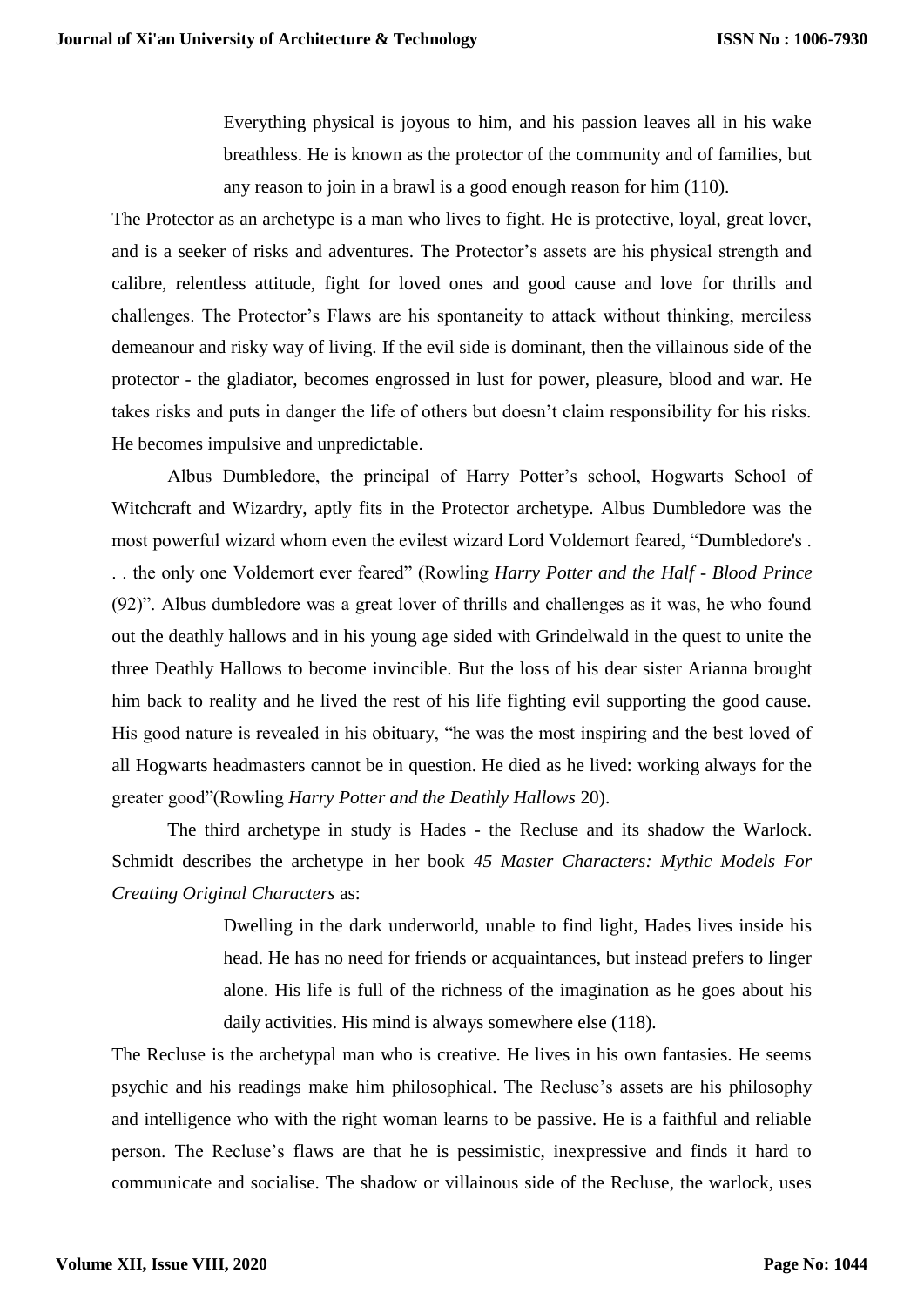his power to wreak havoc on others. He is dominating in nature and wishes to ascertain his supremacy and once established starts testing his esoteric ideas. His isolation makes him a schizoid. He favours occult and all things that discern normalcy. He is antisocial and is focussed on his gains alone.

Sirius Black is the god – father of Harry Potter. During school days, he was an intelligent student. Sirius Black was the best friend of Harry Potter parents and was wrongly accused for their death. It is later revealed that he is indeed a true friend, "I never betrayed Lily and James. I would have died before I betrayed them" (Rowling *Harry Potter and the Prisoner of Azkaban* 313). Realising the truth, Harry Potter developed a close bond with him and was very close with him. He was faithful and reliable and gave his life to save Harry Potter. He is very brainy as well as he along with his friends became unregistered Animagus capable of shifting shapes for the sole purpose of protecting his friend Remus Lupin. Later after being falsely accused and abandoned by his friends his life became psychic as he struggled to evade Dementors and led his life in hiding. He was the sole prisoner capable of escaping the Prison of Azkaban alive. All these factors point out that he can be associated with the Recluse archetype.

The next archetype briefed is Hermes - the Fooland its shadow the Derelict. Schmidt describes the archetype in her book *45 Master Characters: Mythic Models For Creating Original Characters*as:

> Dancing through life, the fool lives without a care in the world.He exists between the world of adults and the world of children.All of life is simple, light, and amazing to him. He wanders fromplace to place looking for a new playmate—whether it be a person,a dog, or a game, it doesn't matter to him. His heart is full of loveand laughter. He is the most playful of all the gods and often acts asa messenger between humans and the gods as he loves adventuresand travel (126).

The Fool is an archetype who isa boy inside. He is someone who is loved to hang out with. He is playful and jolly – go in nature. He doesn't constrain himself within romantic entanglements. He doesn't hurt others. He is friendly in nature. The Fool's assets are spontaneity, inquisitive, easygoing, playful and adventurous nature. He is imaginative and loves to be around children. The Fool's flaws are that at times he is reckless and impulsive. The villainous side of the fool, the Derelict draws people towards him using his charm. He isn't serious about the consequences of his actions. The Derelict hates authority. He turns into an arrogant, self-centered, irresponsible and confrontational person.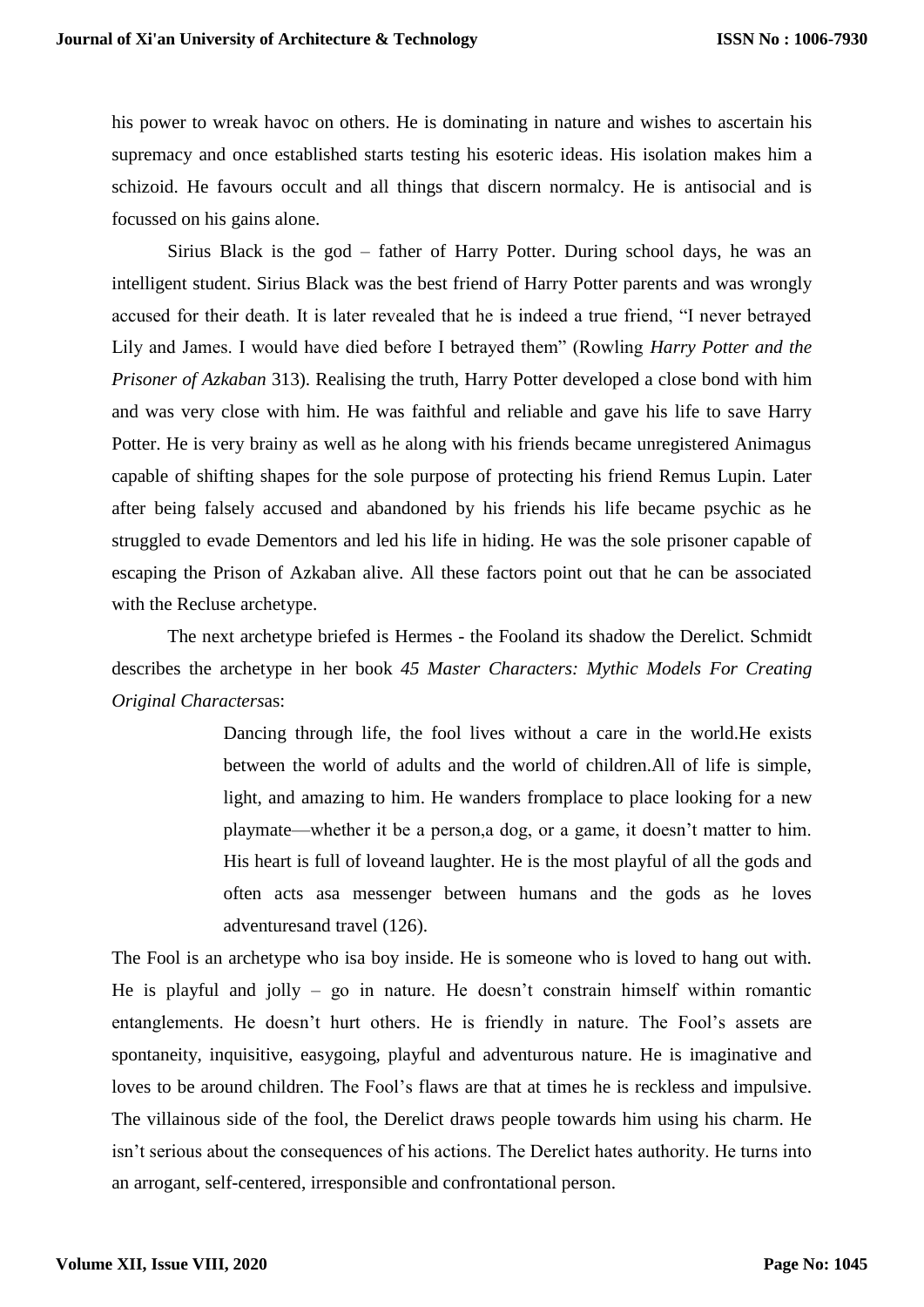Rubeus Hagrid perfectly fit this archetype. He was playful and adventurous. He always befriended monstrous creatures and was friends with dangerous beings. Hagrid was friend with Aragog – monster spider, dragons, and even grew werewolves as pet," Hagrid, in trouble every other week, trying to raise werewolf cubs under his bed" (Rowling *Harry Potter and the Prisoner of Azkaban* 268). He always loved hanging out with kids and Harry Potter and his friends were very close with him.

The fifth archetype explained is Dionysus - the Woman's manand its villain the Seducer. Schmidt describes the archetype in her book *45 Master Characters: Mythic Models For Creating Original Characters* as:

Underneath the full moon, Dionysus dances with the women fromtown. . . He brings out thebest in them and shows them the best in himself. Together theyexperience moments of ecstasy and joyous madness (134).

The Woman's Man is a man who loves everything about women. He sees them as equal or better than him. He worships them and maintains strong friendship with women. He is a woman's best friend and strengthens their self esteem. His search in woman is for an ideal wife and mother but doesn't commit himself to anyone. The Woman's Man's Assets is that he is gentle, loving, chivalrous, sensual and supportive person who shuns away power and money. The Woman's Man's Flaws are that he wishes to be surrounded by women always and finds it hard to live along with fellow men. The shadow of this archetype is the Seducer. If hurt, betrayed or abandoned he starts seducing women and creates problems in their life. He becomes obsessive and shows excessive emotionalism. He turns into a stalker and becomes intolerable.

Ron Weasley, the best friend of Harry Potter is a woman's man. He treats all women equally. He falls in love with Hermione Granger the other member of Harry Potter's Trio gang and marries her. He found his ideal partner in her and settled with her. He supports her right from school days in her fight for the rights of house elf and stands by her as her friend, lover and husband.

The next archetype briefed in this study is Osiris - the male Messiah andits shadow the Punisher. Schmidt describes the archetype in the same book as:

> Surrounded by light, Osiris walks across the earth carryingtransformation and wisdom wherever he goes. He illuminates allhe comes in contact with. He is the divine child and the divineconsort. . . He loves humans so much that he sacrifices himselfevery year, giving the earth his body in winter and being rebornagain in spring. He is life and death (143).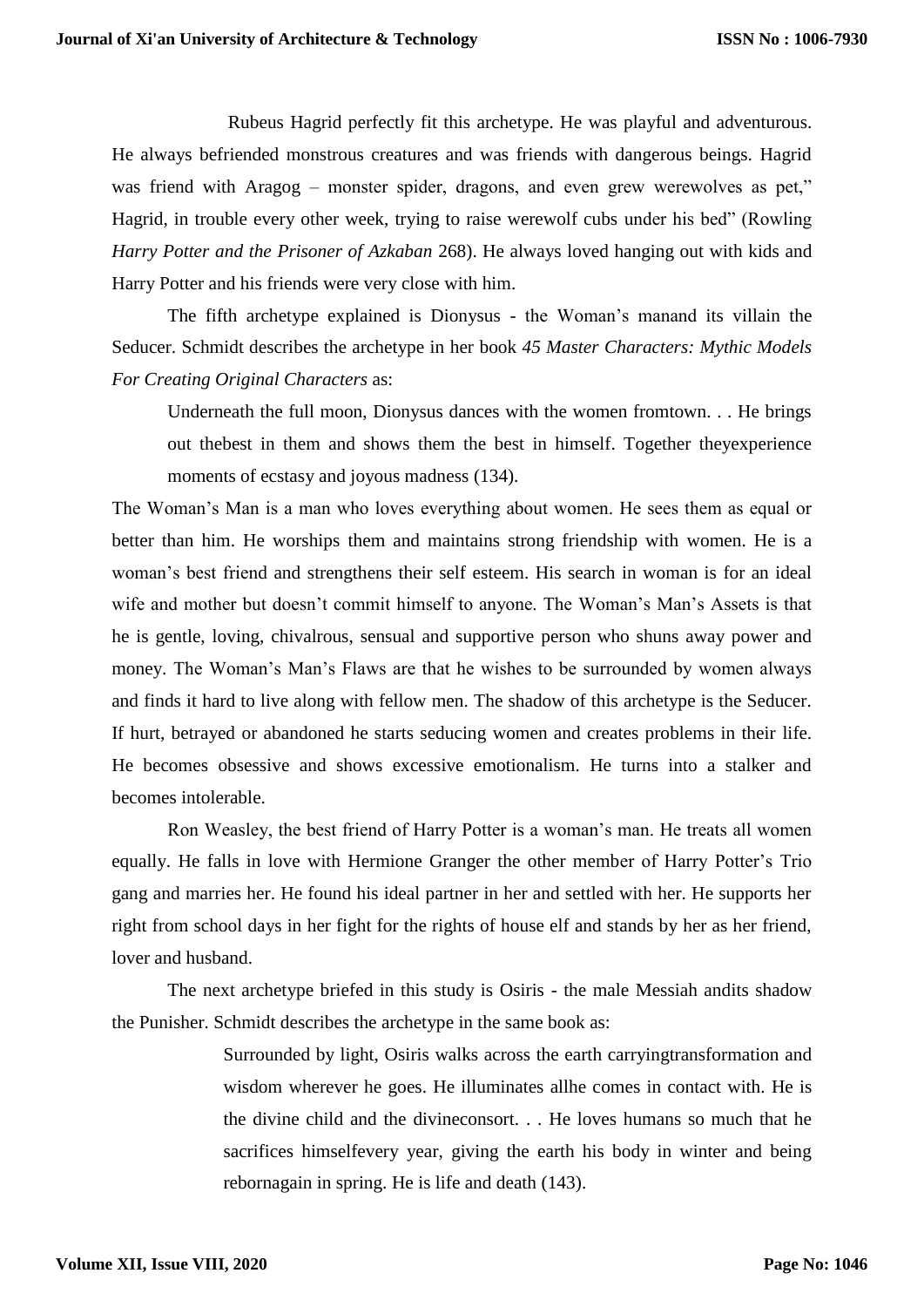The Messiah is the archetype of androgyny who paves way for love and enlightenment. The Male Messiah's Assets are that he is disciplined, spiritual, ready to sacrifice themselves, unmaterialistic and courageously questions authority. The male Messiah's flaws are that he is blatantly truthful and strict disciplinarian. As the shadow of Messiah is the Punisher - a harsh critic who pushes people beyond their boundaries for their betterment.

Severus Snape is the Messiah of Harry Potter. All along until his death, he sided with the evil Lord Voldemort to aid Albus Dumbledore in the mission to protect Harry Potter. Albus Dumbledore credit Severus Snape as "To give Voldemort what appears to be valuable information whilewithholding the essentials is a job, I would entrust to nobody butyou"(Rowling *Harry Potter and the Deathly Hallows* 684).Severus Snape loved Harry Potter's mother Lily Potter deeply. It was he who informed Albus Dumbledore of Lord Voldemort's plan to kill Harry Potter. He was broken on knowing about the death of Lily Potter and pledged hi life to save Harry Potter. All along he seemed to be a task master in disciplining Harry Potter and he saved Harry Potter's life many times. It is revealed at the end after his death that Severus Snape was a great man who gave up his life and everything for Harry Potter. He was indeed Harry Potter's Messiah saving him all along and in the end gave up his life as well.

The next archetype discussed is Poseidon - the Artist andhis shadow the Abuser. In *45 Master Characters: Mythic Models For Creating Original Characters*, Schmidt describes the archetype as:

> In the depths of the sea, Poseidon forever sets the course of fate onwaters of emotion, raging waves one moment and calm tides thenext. He is unpredictable, dangerous, and intriguing all at the sametime. . . He can give abundance from the sea's richesor take your life for venturing across his waters (151).

The Artist is an emotional man who effectively channelsthem into his creative works. He is aggressive, passionate and intense in his feelings. He is nature loving and is very instinctual. The Artist's assets include his love to create something new. He is passionate, creative and abounds in intensity.The Artist's flaws are that he finds it hard to control his emotions and begins imagining things in real life as well. The Abuser is the villainous side of the artist. As the abuser, he becomes unpredictable, harmful, revengeful, aggressive, vindictive, antisocial, unlawful, reckless, erratic and irritable person.

The Weasley twins – Fred and George Weasley – are the artist archetype. They were very creative and mischievous enough to establish a business of their own with their magic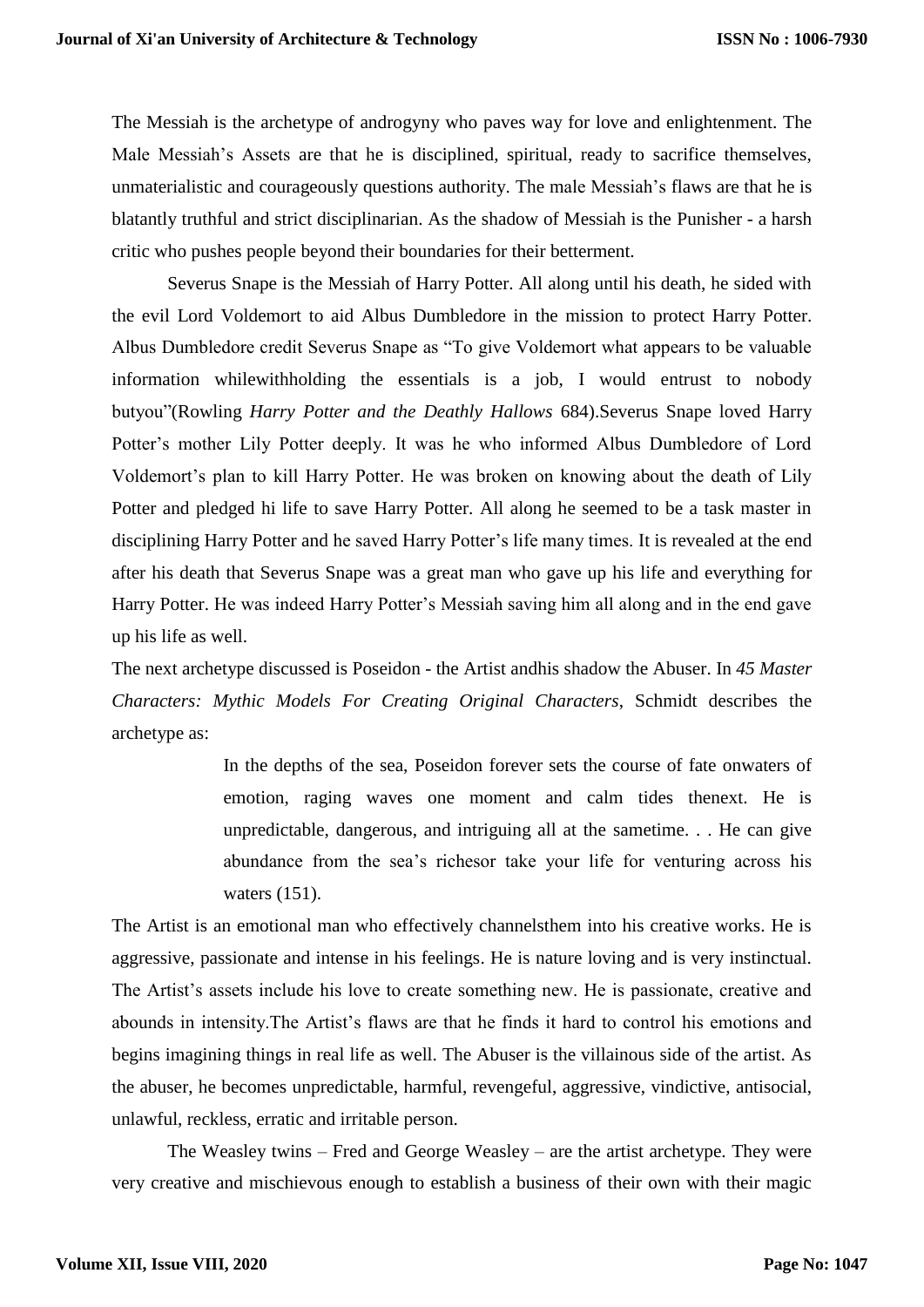tricks. They were true artists and brilliant pranksters. Their audacity is explained by their sister Ginny Weasley as, "The thing about growing up with Fred and George, is that you sort of start thinking anything's possible if you've got enough nerve" (Rowling *Harry Potter and the Order of the Phoenix*550).

The next archetype in study is Zeus- the King andhis shadow the dictator. It is described by Schmidt in the same book as:

> High up on the mountain, Zeus surveys his land and castle. Helooks down on those around him, making sure everything is inquiet order. Everywhere one turns, his watchful gaze can be felt; hispower lingers long after he has left the area. He fills the sky with hisimage and demands respect. . . He can be your best friend one minute and yourworst enemy the next (160).

The King is a very strong person who is authoritative and bossy. He is highly skilled and a good strategist whose ventures are always successful. He is devoid of emotions and guilt. He is a provider and protector.The King's Assets are his skills in forming alliances, decisive and confident nature.The King's Flaws is his controlling demeanour, stoic and quiet nature. As a villain, the King turns foe and becomes the Dictator. He becomes obsessive, controlling, and plays the role of a demigod. He becomes a tyrant. He executes his own laws, becomes extremely judgmental and instils fear in others.

The protagonist Harry Potter is the King archetype. He yields his authority and becomes the most powerful wizard by defeating Lord Voldemort. Harry Potter also succeeds in mastering and uniting the Deathly Hallows making him the most powerful person with enormous power at his reckoning. He strategically plans his quest to trace the horcruxes, manages to destroy them and succeeds in his task of destroying evil and saving both the real and magical world. His strength, love and good nature makes him a hero to reckon across ages.

This paper titled "Masculine Jungian Archetypes of J.K. Rowling's *Harry Potter*  Series" has analysed the *Harry Potter* characters through the Jungian Archetypes solidifying the presence of archetypes in human collective unconsciousness. The archetypes exhibit their presence in literary characters and gives the readers a wide range of characters to relish and enjoy. The study analysed through the lens of Jungian archetypes also establishes the literary supremacy of J.K. Rowling's *Harry Potter* Series.

# **Works Cited**

Jung, C G, et al. *The Collected Works of C.G. Jung*. Princeton University Press, 1973.